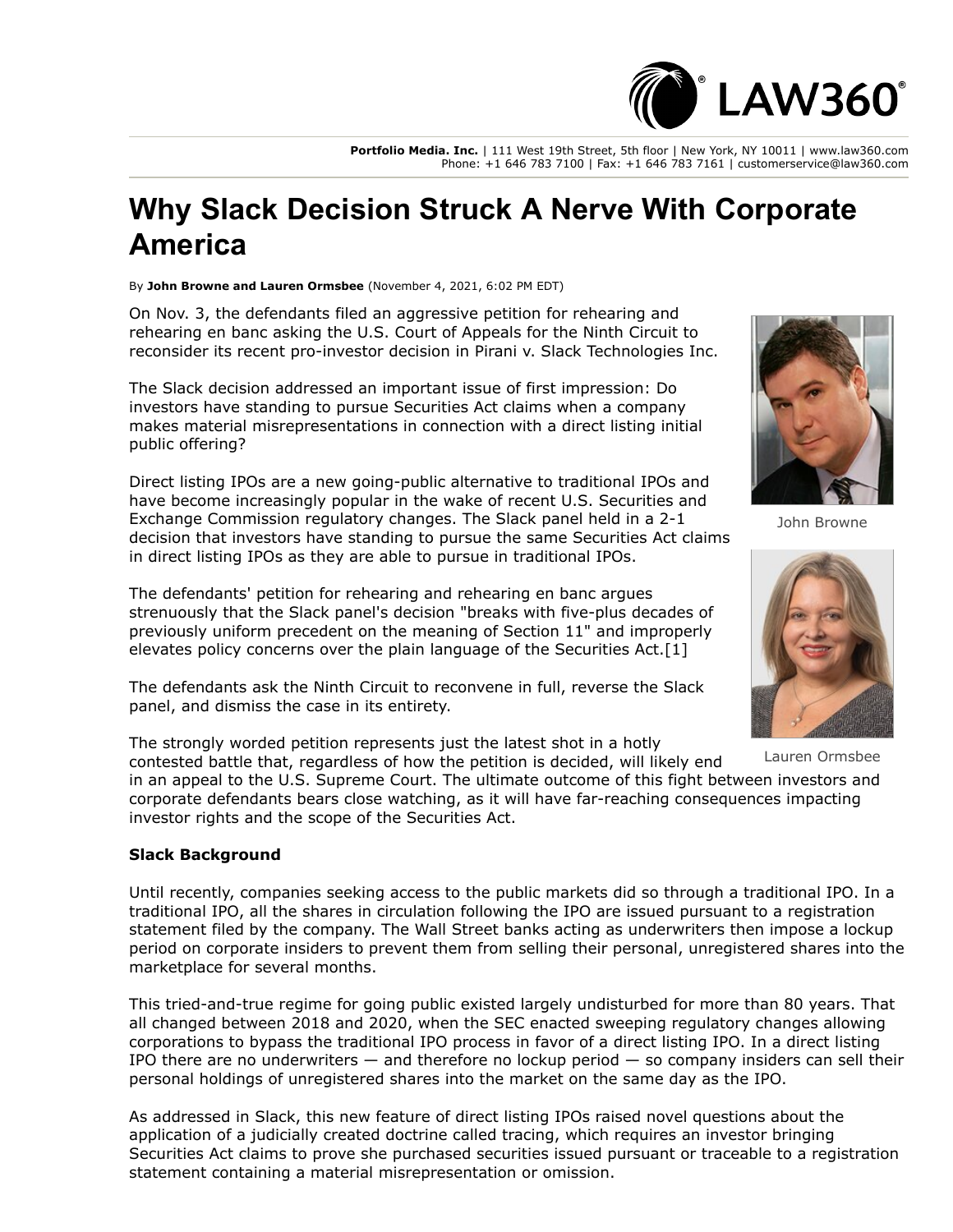If the investor is unable to trace the securities she purchased to the registration statement, then she does not have standing to pursue Securities Act claims.

In a direct listing IPO, because the registered shares issued by the company and the unregistered shares previously held by insiders are sold into the aftermarket simultaneously, they are indistinguishable from each other the from moment they begin trading. It is therefore impossible for any investor to trace her share purchases back to the defective registration statement.

### **The Ninth Circuit's Slack Decision**

The defendants in Slack asked the [U.S. District Court for the Northern District of California](https://www.law360.com/agencies/u-s-district-court-for-the-northern-district-of-california) district court to dismiss the investor complaint, arguing that it was impossible for the plaintiff to prove tracing, and therefore no investors had standing to bring Securities Act claims. Although the district court rejected that argument and sustained the complaint, it recognized the novelty of the issue and granted the defendants the right to pursue an immediate interlocutory appeal to the Ninth Circuit.

The Ninth Circuit was the first appellate court to consider the issue. The Slack panel held in a split 2- 1 decision that the broad remedial purpose of the Securities Act would be fatally undercut if companies could avoid Securities Act liability by simultaneously injecting registered and unregistered shares into the marketplace.

Accordingly, the majority held that even unregistered shares sold in a direct listing are actionable under the Securities Act "because their public sale cannot occur without the only operative registration in existence."[2]

In dissent, U.S. Circuit Judge Eric Miller disagreed, arguing that because the plaintiff "cannot show that the shares he purchased 'were issued under the allegedly false or misleading registration statement,' he lacks statutory standing to bring a section 11 claim."[3]

Judge Miller acknowledged the policy concerns that partially fueled the majority decision but cited the old trope that "they are no basis for changing the settled interpretation of the statutory text," and that the responsibility for clarifying the statutory language "lies in Congress."[4]

## **The En Banc Petition and Recent Ninth Circuit Practice**

While petitions for rehearing and rehearing en banc are usually denied, the Ninth Circuit has seen a recent uptick in accepting such petitions. In 2021, the Ninth Circuit granted en banc hearings at the rate of more than once per month, making a previously rare procedure somewhat more frequent.

The defendants push hard in their petition to convince the Ninth Circuit that the Slack decision is worthy of the rare relief of an en banc hearing. The defendants argue loudly — and surely the plaintiffs would contend, they argue wrongly — that for pure policy-based reasons, the panel decision departed from decisions of the Supreme Court and eight courts of appeals in holding that the tracing requirement must be strictly enforced.[5]

The defendants rely heavily on the opinion of dissenting Judge Miller, calling it persuasive, and contend that the panel's decision was "inconsistent with long-settled law" and "declined to follow [Ninth Circuit] precedent."

And, in response to the plaintiff's arguments that denying Securities Act protections to direct listings would undermine the purpose of the statute, the defendants retort that "the majority's decision rewrites the Securities Act, eviscerating the statute's distinction between shares that are, and shares that are not, required to be registered."[6]

The defendants also have lined up powerful corporate interest groups who intend to file amicus briefs in support of their petition. Although the deadline for filing those briefs is not until later in November, pro-defendant friend-of-the-court briefs were previously submitted on the underlying appeal by the [Securities Industry and Financial Markets Association,](https://www.law360.com/companies/sifma) the [U.S. Chamber of Commerce,](https://www.law360.com/companies/u-s-chamber-of-commerce) and the National Venture Capital Association — organizations that often support the rollback of securities laws in amici briefs filed in courts across the nation.